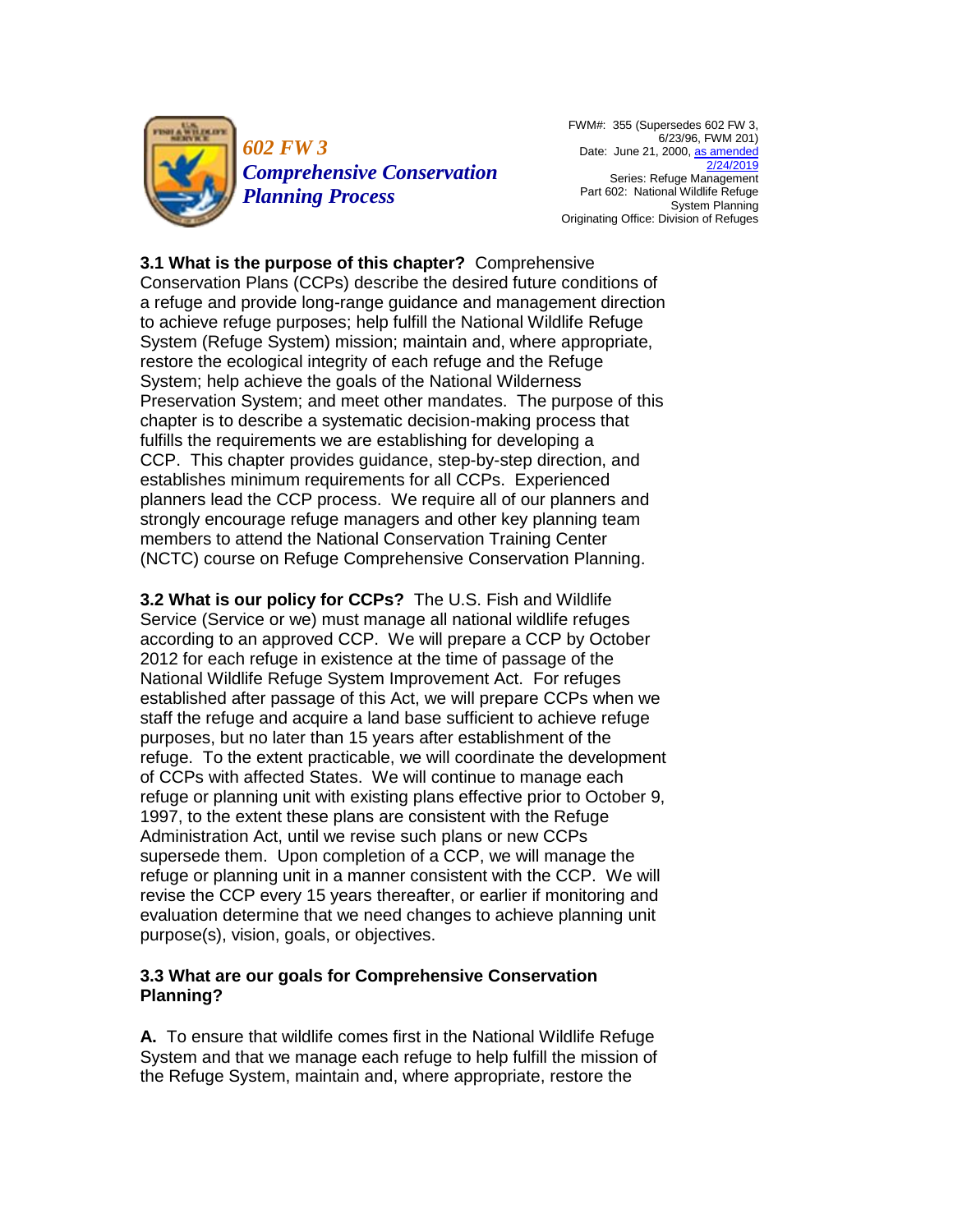ecological integrity of each refuge and the Refuge System, as well as achieve the specific purposes for which the refuge was established.

**B.** To provide a clear and comprehensive statement of desired future conditions for each refuge or planning unit.

**C.** To encourage use of an ecosystem approach when we conduct refuge planning. This includes conducting concurrent refuge planning for refuges within the same watershed or ecosystem and considering the broader goals and objectives of the refuges' ecosystems and watersheds when developing management direction (see Ecosystem Approach to Fish and Wildlife Conservation [\[Part 052](https://www.fws.gov/policy/manuals/part.cfm?series=000&seriestitle=SERVICE%20MANAGEMENT%20SERIES#052) of the Fish and Wildlife Service Manual]).

**D.** To support management decisions and their rationale by using a thorough assessment of available science derived from scientific literature, on-site refuge data, expert opinion, and sound professional judgment.

**E**. To ensure that the six priority wildlife-dependent recreational uses receive priority consideration during the preparation of CCPs.

**F.** To provide a forum for the public to comment on the type, extent, and compatibility of uses on refuges, including priority wildlifedependent recreational uses.

**G.** To provide a uniform basis for budget requests for operational, maintenance, and capital improvement programs.

**H**. To ensure public involvement in refuge management decisions by providing a process for effective coordination, interaction, and cooperation with affected parties, including Federal agencies, State conservation agencies, tribal governments, local governments, conservation organizations, adjacent landowners, and interested members of the public.

# **3.4 What is the Comprehensive Conservation Planning process?**

A. The CCP process (see **Exhibit 1**) provides consistent guidelines for developing CCPs. We designed the planning process to result in the development of vision statements, goals, objectives, and strategies that achieve refuge or planning unit purpose(s); help fulfill the Refuge System mission; maintain and, where appropriate, restore the ecological integrity of each refuge and the Refuge System; help achieve the goals of the National Wilderness Preservation System; and meet other mandates.

**B.** Each CCP will comply with the provisions of the National Environmental Policy Act (NEPA) through the concurrent preparation of an Environmental Assessment (EA) or Environmental Impact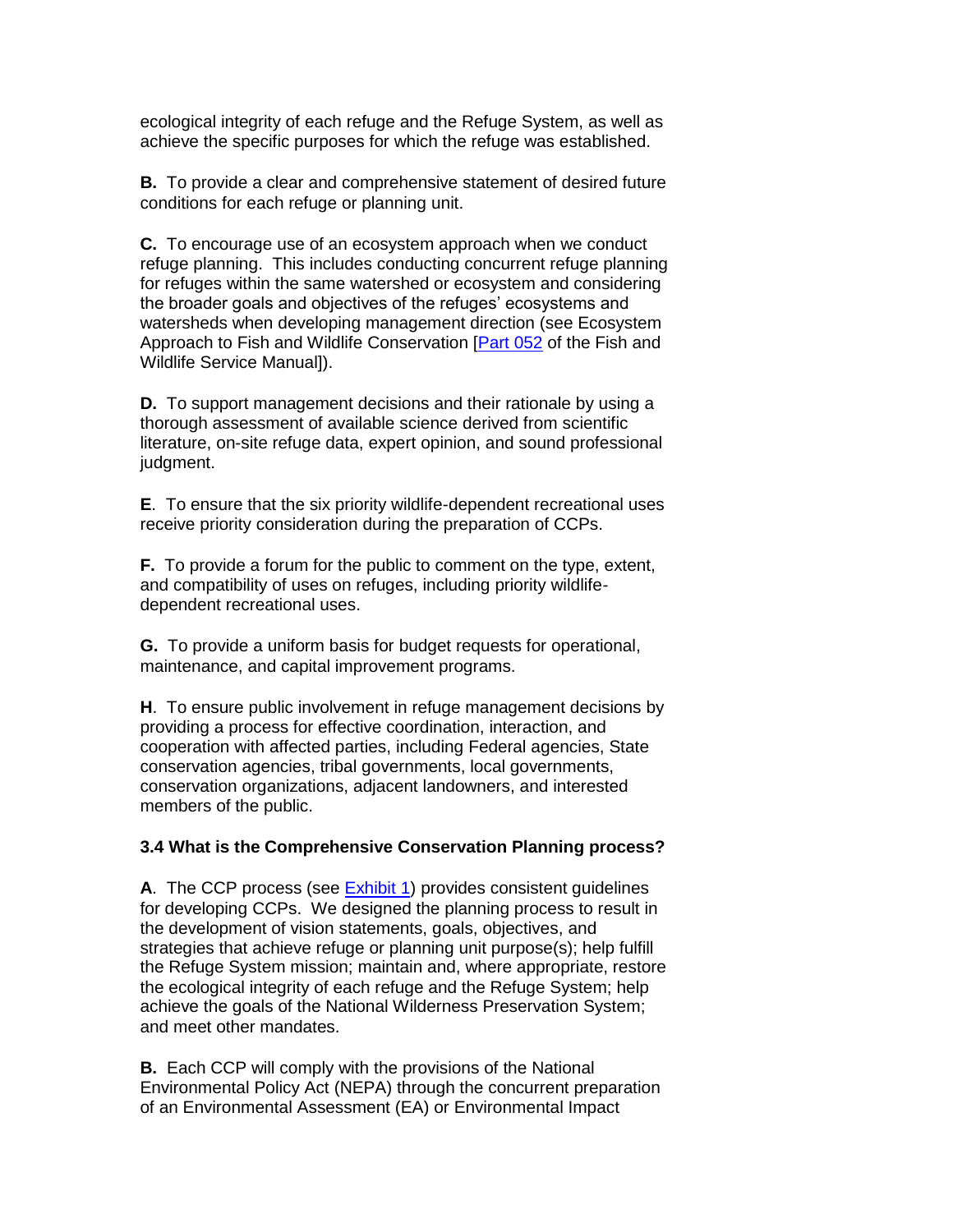Statement (EIS) that will accompany or be integrated with the CCP. We have integrated NEPA compliance requirements directly into the CCP process. When preparing an EA, consider integrating it into the draft CCP. When preparing an EIS with a CCP, integrate the documents. Following completion of the final CCP/NEPA document, the product of the planning process will be a stand-alone CCP, separate from the EA or EIS.

**C.** Our CCP planning process consists of the following eight steps. Although we display the steps sequentially, CCP planning and NEPA documentation are iterative processes. Cycling through some of the steps more than once or having several steps occurring simultaneously is normal. Actions within each of the eight steps may not be sequential.

### **(1) Preplanning: Planning the Plan**

**(a) Planning Team.** The Regional Chief, National Wildlife Refuge System appoints the planning team leader. The planning team leader assembles the planning team, which consists of the planning team leader, the refuge manager and key staff members, and appropriate support staff or specialists from both regional and field offices (e.g., fisheries, cultural resources, endangered species, external affairs/outreach, realty, contaminants, migratory birds, water resources, etc.). We will provide representatives from appropriate State and tribal conservation agencies, and any public agency that may have a direct land management relationship with the refuge, the opportunity to serve on planning teams. The planning team leader will prepare a formal written request for participation by appropriate State and tribal conservation agencies for signature by the Regional Director. Included in this request is an invitation to attend the NCTC course on Refuge Comprehensive Conservation Planning. If we meet the requirements of Section 204(b) of the Unfunded Mandates Reform Act of 1995 (Public Law 104-4), participation by these State and tribal agencies is not subject to the Federal Advisory Committee Act.

**(b) Identify Refuge Purpose(s), History, and Establishing Authority.** Document the history of refuge establishment and management, as well as refuge purposes and authorizing authority (e.g., legislation [including wilderness designation, if applicable], executive orders, administrative memoranda). These will become driving forces in the process and subsequently be reflected in the refuge vision statement, goals, objectives, and strategies in the CCP.

**(c) Identify Planning and Compliance Requirements and Special Designations.** Review our agency and Refuge System mission statements and policies, as well as other existing legislation to help identify planning and compliance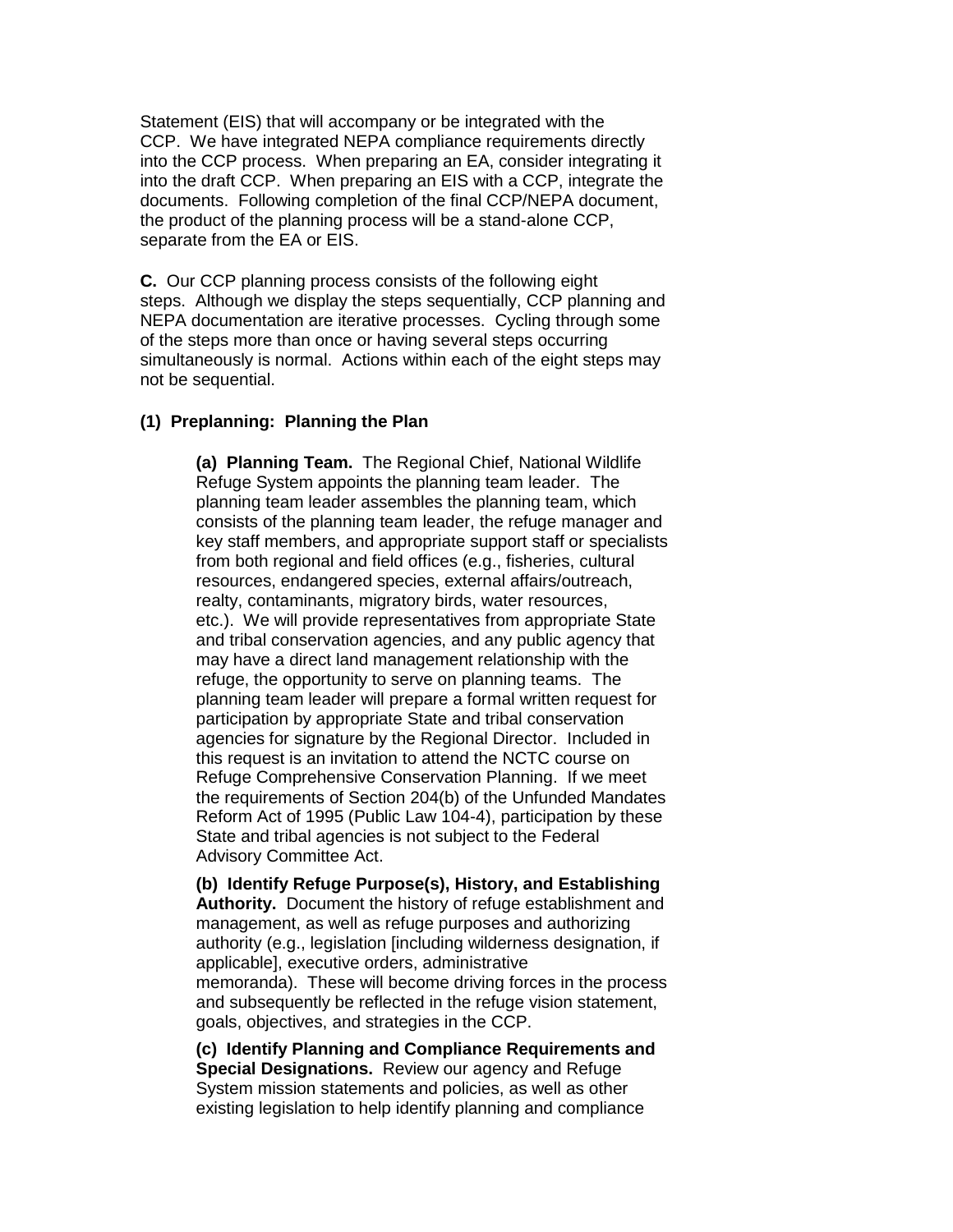requirements. See [Exhibit 2](https://www.fws.gov/policy/e2602fw3.html) for a list of laws and executive orders that may apply and [Exhibit 3](https://www.fws.gov/policy/e3602fw3.html) for a checklist of elements we must include within a CCP. Identify and review other Service guidance, such as *Fulfilling the Promise: The National Wildlife Refuge System* and mandates including laws, executive orders, regulations, and our policies, especially those with compliance requirements. Also review any existing special designation areas such as wilderness, research natural areas, wild and scenic rivers, wetlands of international importance (Ramsar sites), Western Hemisphere Shorebird Reserves, etc., and specifically address the potential for any new special designations. Concurrent with the CCP process we will conduct a wilderness review and incorporate a summary of the review into the CCP. (See [Part 610 o](https://www.fws.gov/policy/manuals/part.cfm?series=600&seriestitle=LAND%20USE%20AND%20MANAGEMENT%20SERIES#610)f the Fish and Wildlife Service Manual for guidance on conducting wilderness reviews.) Complete the inventory phase of the review during preplanning. If you identify a Wilderness Study Area, proceed with the study and recommendation phases of the review. (Note: An EIS is the NEPA document we must include in a recommendation or report on a legislative proposal to Congress [40 CFR 1506.8]. This requirement applies to all CCPs that contain wilderness recommendations.)

**(d) Purpose and Need for the Plan.** The purpose of developing the CCP is to provide the refuge manager with a 15-year management plan for the conservation of fish, wildlife, and plant resources and their related habitats, while providing opportunities for compatible wildlife-dependent recreational uses. The CCP, when fully implemented, should achieve refuge purposes; help fulfill the Refuge System mission; maintain and, where appropriate, restore the ecological integrity of each refuge and the Refuge System; help achieve the goals of the National Wilderness Preservation System; and meet other mandates. The CCP must be specific to the planning unit and identify the overarching wildlife, public use, or management needs for the refuge.

**(e) Planning Area and Data Needs.** Delineate the planning area on a map. Identify the relationship between the planning unit and its ecosystem(s) and watershed(s) as well as relationships between the planning unit and any other refuges or other important fish and wildlife habitats in the vicinity. Identify data available to address issues discussed in [subparagraph \(h\),](https://www.fws.gov/policy/602fw3.html#(h)) Internal Scoping. Obtain information from Federal, tribal, State, and local agencies, and private landowners concerning land management issues that may impact or relate to the planning unit. To assist in determining species or resources of concern, consult the following: Federal threatened and endangered species lists; Migratory Nongame Birds of Management Concern in the United States; Partners in Flight Watch List; State lists of rare,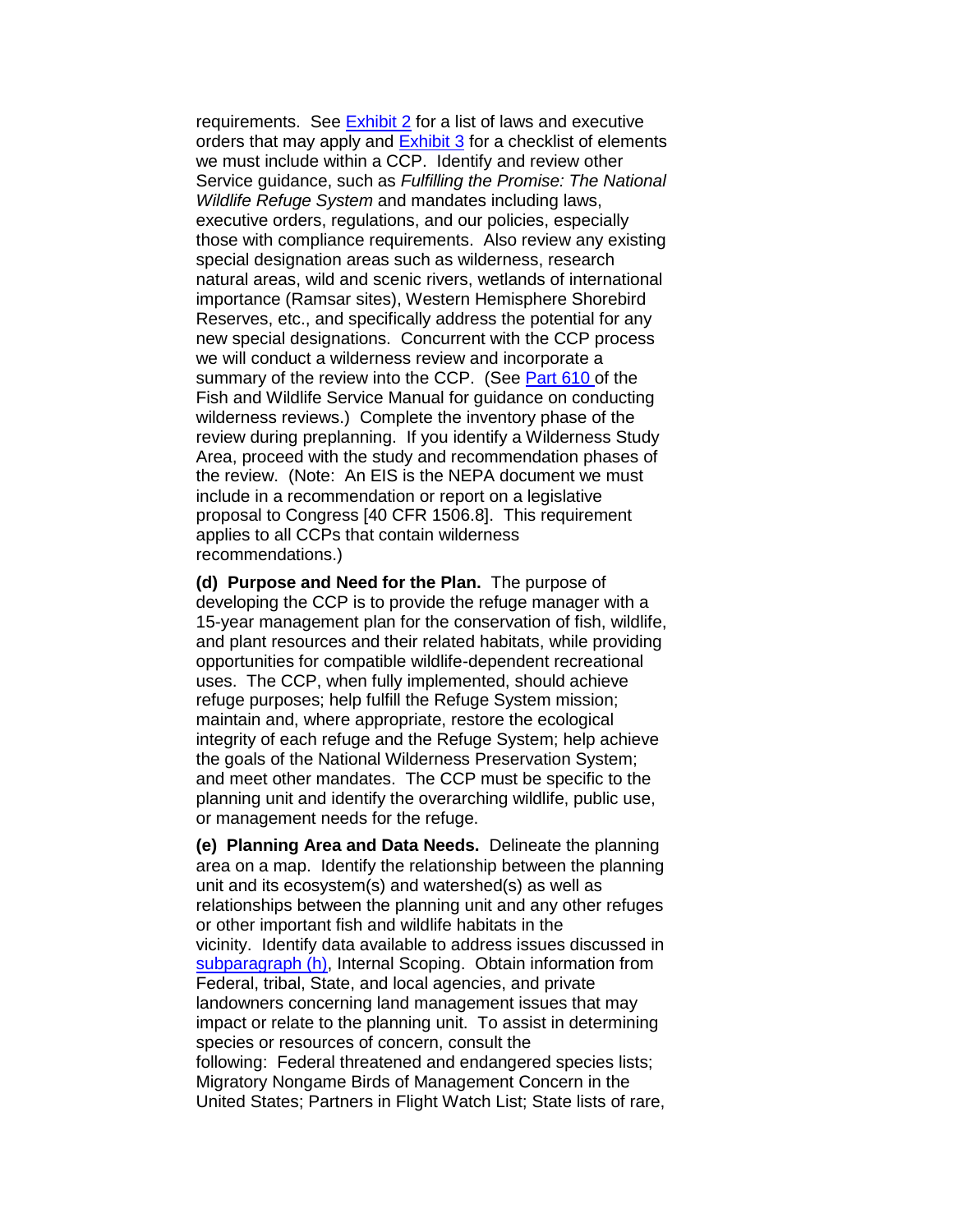threatened, endangered, or species of concern; National Audubon Society State Watch Lists; The Nature Conservancy's heritage program and ranking system; as well as State heritage databases and conservation data centers for additional sources of information. Also identify resource experts familiar with the key species and habitats in the planning area, and consult with these experts during the development of habitat objectives. Base CCPs on a comprehensive assessment of the existing scientific literature. Potential sources of information include planning documents, EAs, EISs, annual narrative reports, information from previously conducted or ongoing research, data from refuge inventories or studies, published literature on related biological studies, State conservation management plans, field management experience, etc. While we may not be able to develop new data for the CCP, we may identify the need for further data collection. A lack of data should not delay the completion of the CCP. Identify and describe the following conditions and their trends for the planning unit and, as appropriate, for the planning area:

> **(i)** Context of the planning unit in relation to the surrounding ecosystem.

**(ii)** Structures, components, and functions of the ecosystem(s) of which the planning unit is a part.

**(iii)** Natural and historic role of fire and other natural occurrences affecting ecological processes. Past land use and history of settlement, including a description of any changes in topography, hydrology, and other factors.

**(v)** Current and historic description of the flora and fauna and the diversity of habitats and natural communities.

**(vi)** Distribution, migration patterns, and abundance of fish, wildlife, and plant populations, including any threatened or endangered species, and related habitats.

**(vii)** Fish, wildlife, and plants and their habitats and communities that are rare and/or declining within the ecosystem.

**(viii)** Water resources including quality and quantity.

**(ix)** Archaeological and other cultural resources.

**(x)** Significant problems that may adversely affect the ecological integrity or wilderness characteristics and the actions necessary to correct or mitigate the problems.

**(xi)** Identify opportunities to improve the health of habitats or the functioning of ecosystems.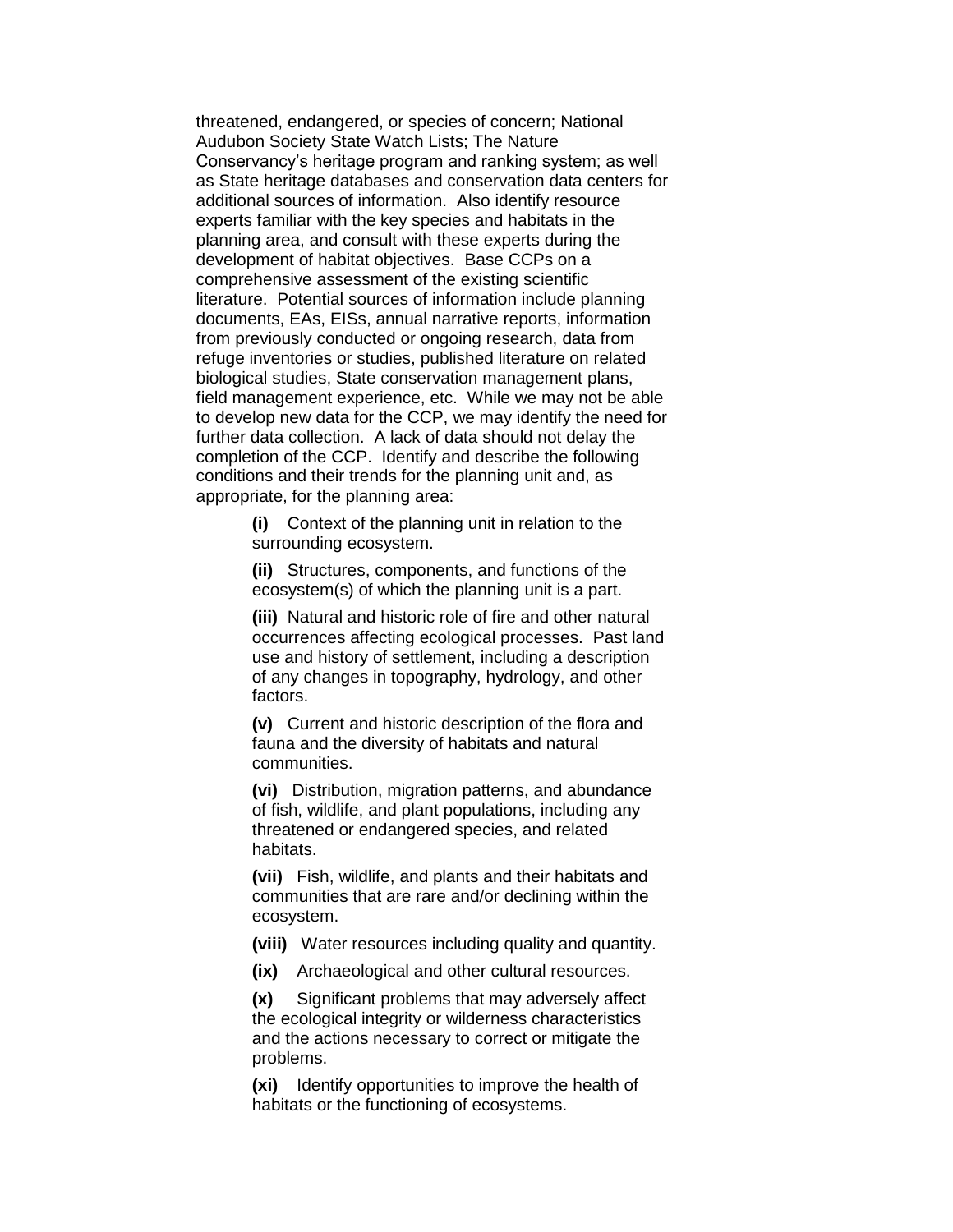**(xii)** Significant problems that may adversely affect the populations and habitats of fish, wildlife, and plants (including candidate, threatened, and endangered species) and the actions necessary to correct or mitigate the problems.

**(xiii)** Known or suspected sources of environmental contaminants and their potential impacts on the planning unit (refer to the Contaminant Assessment Program).

**(xiv)** Land acquisition or habitat protection efforts.

**(xv)** Habitat management practices.

**(xvi)** Existing administrative resources, including staffing, funding, and facilities.

**(xvii)** Existing transportation patterns and related visitor facilities.

**(xviii)** Potential need for administrative sites, transportation improvements, or visitor facilities and areas within the planning unit that are suitable for such sites.

**(xix)** Existing and potential opportunities for wildlifedependent recreation.

**(xx)** Existing special management areas, or the potential for such designations (e.g., wilderness, research natural areas, and wild and scenic rivers).

**(f) Review All Available Information, Plans, Data, Maps, and Data Standards.** Based on this review, determine what the initial planning area includes and identify any additional information and data needs, including mapping and GIS needs. Note: All Federal agencies and their contractors must comply with data standards endorsed by the Federal Geographic Data Committee (Executive Order 12906; 59 FR 17671, April 13, 1994). Of particular relevance to refuge planning are the National Vegetation Classification Standard (FGDC-STD-005) and the Classification of Wetlands and Deep Water Habitats (FGDC-STD-004). Compliance with these standards will facilitate the sharing and exchange of high-quality vegetation and wetland data among Federal agencies and their partners. We also are developing other data standards, such as cartographic standards for delineation of refuge boundaries and land status.

**(g) Vision and Goals.** Review the existing planning unit vision statement and goals and determine the need for revision. If these do not exist, prepare a draft vision statement and goals for consideration during public scoping. The vision statement should focus on what will be different in the future because of our efforts, capture the essence of what we are trying to do, and why. It should be future-oriented, concise,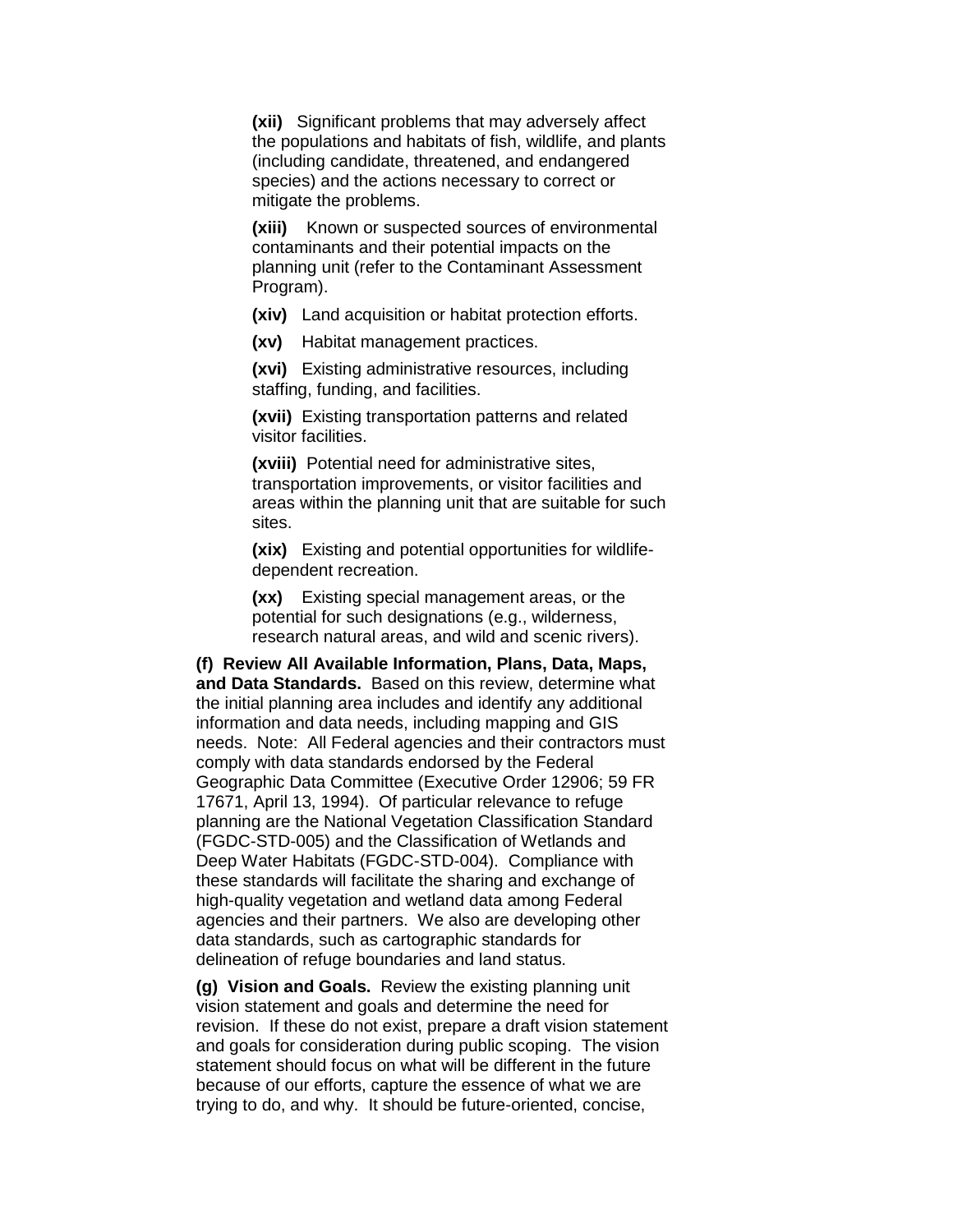clear, compelling, and give a sense of purpose to our efforts. At a minimum, each refuge should develop goals for wildlife species or groups of species, habitat (including land protection needs), compatible wildlife-dependent recreation, other mandates (such as refuge-specific legislation, executive orders, special area designations, etc.), and fish, wildlife, and plant populations, as appropriate. The vision statement and goals will reflect planning unit purposes; help fulfill the mission of the Refuge System; maintain and, where appropriate, restore ecological integrity; and will be consistent with mandates and principles of sound fish and wildlife management. Planning unit goals also will reflect our ecosystem goals to the extent these goals do not conflict with the Refuge System mission or the purposes for which the refuge was established. We also may develop refuge goals for our other mandates. Subsequently, we will develop objectives for achieving planning unit goals (see [3.4C\(4\)\(d\),](https://www.fws.gov/policy/602fw3.html#3.4C(4)(d)) Objective Development). For additional information on developing goals and objectives, see the current edition of *[Writing Refuge Management Goals and Objectives:](https://www.fws.gov/policy/hbindex.cfm) A [Handbook.](https://www.fws.gov/policy/hbindex.cfm)*

**(h) Internal Scoping.** Begin the internal scoping process by identifying management concerns, issues, and opportunities to resolve them, as well as any potential impacts and alternatives that we may need to address in the CCP and NEPA analysis. Review the background, rationale, and the success or failure of any controversial management actions and identify any additional information and data needed where appropriate.

**(i) Public Involvement/Outreach Planning.** Prepare a Public Involvement/Outreach Plan indicating how and when we will invite the affected public to participate in CCP development. This plan will include establishing a mailing list and identifying appropriate techniques and materials to use in public involvement. We integrate public involvement and outreach into each step, and it continues throughout the planning process. For additional information on public involvement techniques, consult the Public Participation Handbook (U.S. Fish and Wildlife Service, 1985) or the NCTC Refuge Comprehensive Conservation Planning Course Handbook and Reference Notebook.

**(j) Work Plan/Planning Schedule.** Establish a work plan or planning schedule for the CCP. Determine who will be responsible for carrying out identified tasks, gathering information and data, and preparing products identified in the work plan or schedule. Identify all key NEPA compliance steps and public involvement activities. Identify any additional expertise, besides the planning team, required to prepare the CCP. This may include an economist, a facilitator for public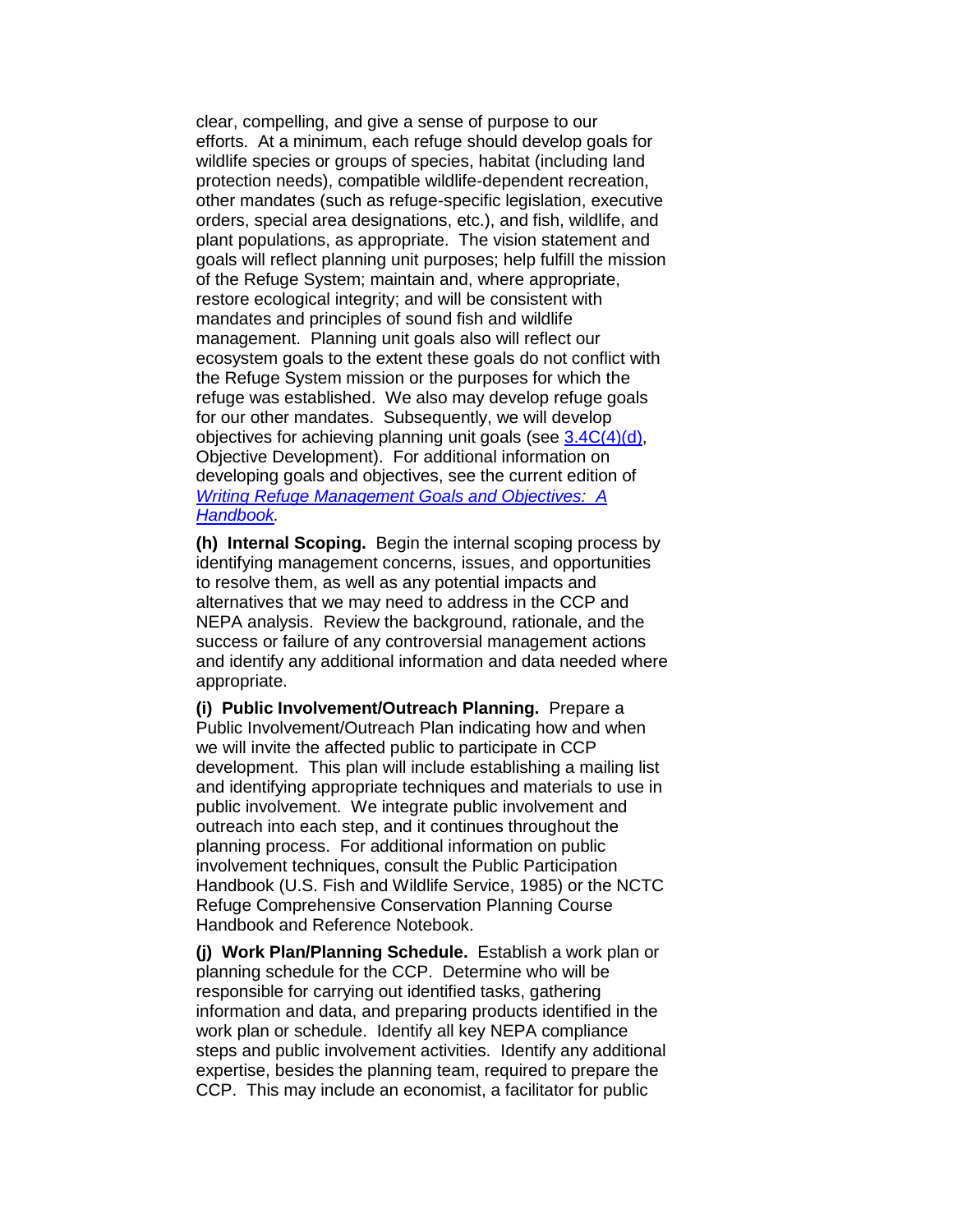and other meetings, other contracted professional services, etc.

**(k) Planning Record.** Establish a planning record to document the preparation of the CCP and NEPA compliance, and assign its maintenance to a team member. The planning record will serve as a valuable reference and provide important background and historical information. If there is a legal challenge to the CCP, use the planning record to construct the administrative record. For additional information on the planning record, consult the NCTC Refuge Comprehensive Conservation Planning Course Handbook and Reference Notebook.

# **(2) Initiate Public Involvement and Scoping**

**(a) Notice of Intent.** Prepare a Notice of Intent (NOI) to prepare a CCP, with appropriate NEPA compliance, and publish the NOI in the Federal Register. The NOI initiates public scoping for the CCP/NEPA planning and decisionmaking process. If we initially determine that we will prepare an EIS for the CCP, the NOI should specify that. If at any time during the planning process we decide to prepare an EIS, we will publish in the Federal Register a new NOI to prepare an EIS and provide additional time for the public to comment. Should we publish a new NOI, we will use news releases and other appropriate means to notify the public.

**(b) Public Scoping.** Using news releases to the local media and other appropriate means, notify the affected public of the opportunity to participate in the preparation of the CCP and begin the scoping process. Involve the public and gather comments on any existing planning unit vision statement and goals. Encourage the public to help identify potential issues, management actions and concerns, significant problems or impacts, and opportunities or alternatives to resolve them. Public scoping will continue until we prepare a draft CCP/NEPA document.

**(c) Issues and Data Needs.** Analyze all comments gathered and recorded during the scoping process. Identify any new information, issues, concerns, or significant problems, opportunities to resolve them, and potential refinements or revisions of any existing planning unit vision statement and goals. Based on this analysis, identify any additional information and data needed.

# **(3) Review Vision Statement and Goals and Determine Significant Issues**

**(a) Vision and Goals.** Review and evaluate the public's comments on the planning unit vision statement and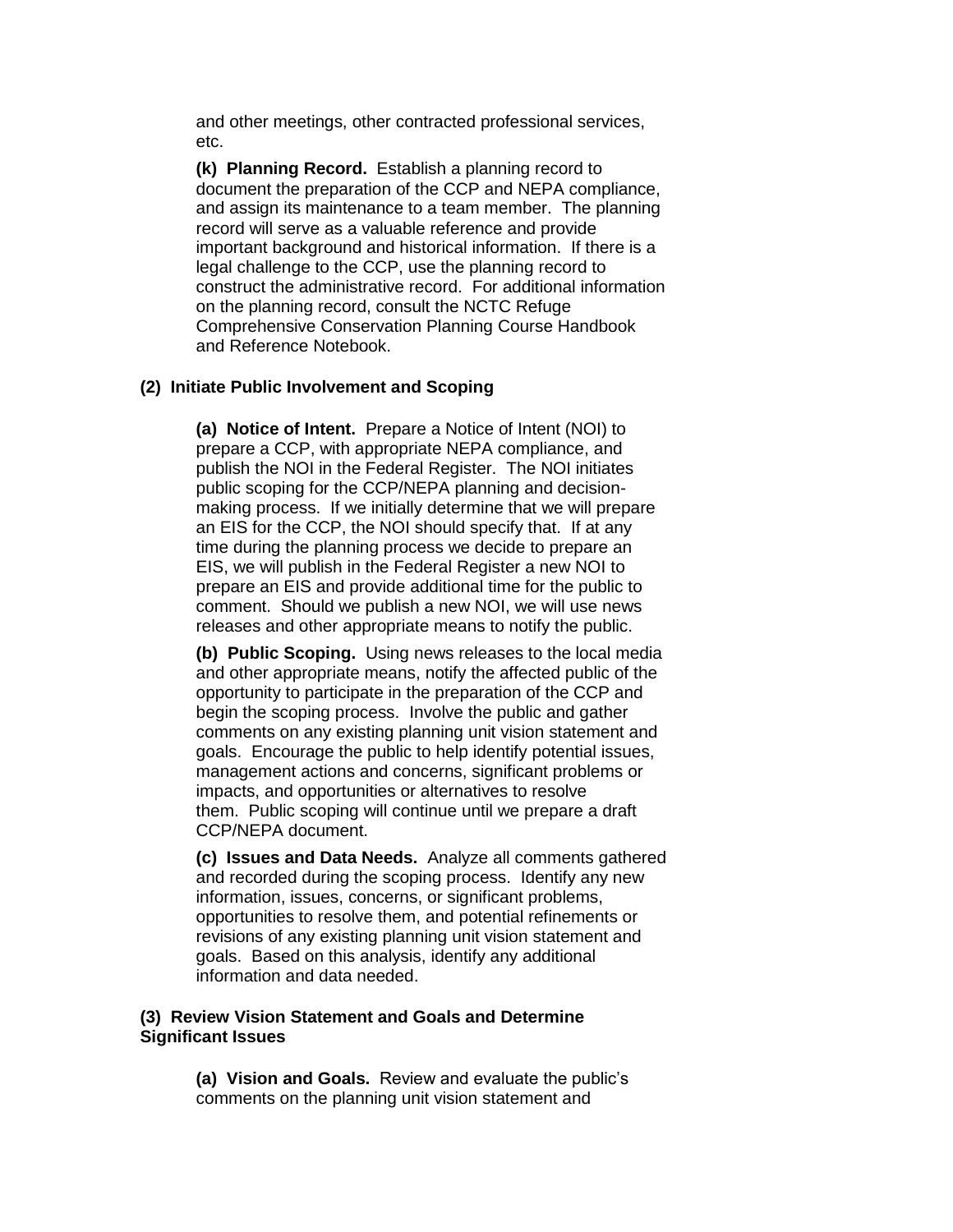goals. Based on this review, modify the vision and goals for the planning unit as appropriate.

**(b) Determine Significant Issues**. Review and evaluate all potential issues, management concerns, and problems and the opportunities to resolve them that the planning team and the public have identified. Identify those issues and concerns that are significant, and the appropriate scale at which to consider those issues. Document the rationale for selecting significant issues, as well as the rationale for not selecting the other issues and concerns (e.g., outside the scope of the CCP, does not contribute to achieving refuge purposes, Refuge System mission, etc.). Significant issues typically are those that are: within our jurisdiction, suggest different actions or alternatives, and will influence our decision. We will refer those issues identified outside the scope of refuge planning to the pertinent Service program office or division.

### **(4) Develop and Analyze Alternatives, Including the Proposed**

**Action.** This part of the process is not sequential, it is iterative. Iterative procedures in this step of the process include: issue assessment; refinement and development of goals, objectives, and strategies; analysis and comparison of impacts and benefits of management actions; and the packaging or combining of similar themes or programs to develop preliminary alternatives and assessment of their environmental consequences. The alternatives should reflect different sets of objectives and strategies to achieve refuge purposes, vision, and goals, help fulfill the Refuge System mission, and resolve issues. Prepare maps depicting the different strategies reflected in each alternative. Also display this information in a matrix comparing issues, impacts, and benefits for each alternative.

> **(a) No Action Alternative.** Define the No Action Alternative, which is usually a continuation of current planning unit objectives and management strategies, with no changes or changes that would have occurred without the CCP.

**(b) A Range of Alternatives**. Develop a range of alternatives, or different approaches to planning unit management, that we could reasonably undertake to achieve planning unit goals and refuge purposes; help fulfill the Refuge System mission; maintain and, where appropriate, restore the ecological integrity of each refuge and the Refuge System; help achieve the goals of the National Wilderness Preservation System; meet other mandates, and resolve any significant issues identified. Alternatives consist of different sets of objectives and strategies for management of the refuge. Give equal effort to each alternative regarding specific objectives and strategies so that the decision maker can make an informed choice. NEPA requires an equal and full analysis of all alternatives considered for implementation.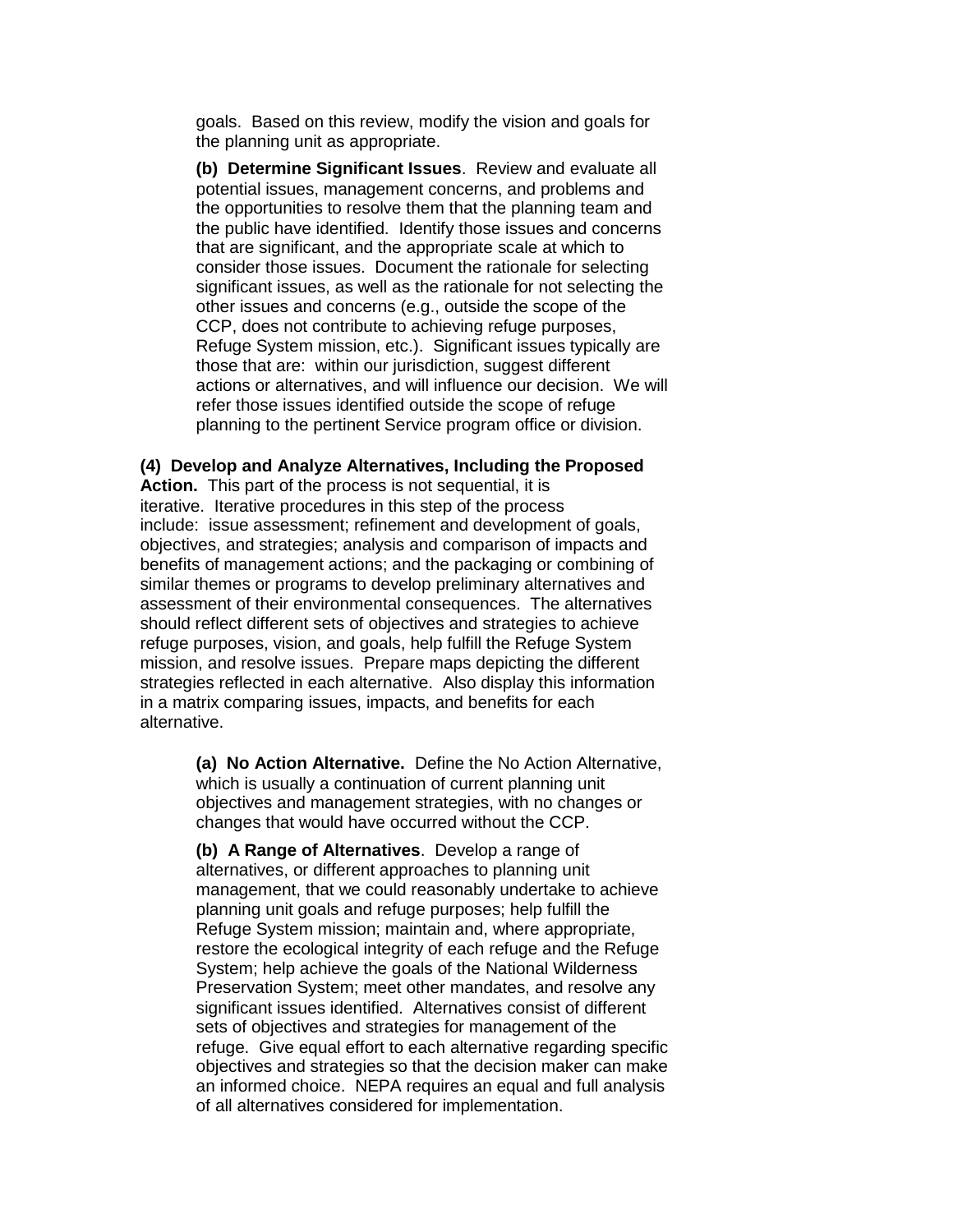**(c) Proposed Action.** The planning team will recommend a proposed action in the NEPA document for the CCP identifying the alternative that best achieves planning unit purposes, vision, and goals; helps fulfill the Refuge System mission; maintains and, where appropriate, restores the ecological integrity of each refuge and the Refuge System; addresses the significant issues and mandates; and is consistent with principles of sound fish and wildlife management. The proposed action is, for all practical purposes, the draft CCP for the planning unit.

**(d) Objective Development.** Develop objectives to address each goal. Word objectives so it is clear what we can measure during monitoring to assess progress toward their attainment. Consult the Fish and Wildlife Service Manual chapters on habitat management, populations management, wilderness management, and wildlife-dependent recreation during the development of objectives. Develop detailed, measurable objectives using available scientific literature and other appropriate information. Develop objectives with consideration of regional and Service ecosystem goals and objectives. Develop objectives for specific refuge habitat types, management units, key species (e.g., migratory birds and threatened and endangered species), wildlife-dependent recreation, monitoring populations of fish, wildlife, and plants and their habitats, and other areas of management, as appropriate. Objectives also may deal with refuge information needs (for example, including the development of baseline data), administrative needs, and any other issues we need to address to meet the goals of the refuge. Document in a short narrative summary the rationale, including appropriate literature citations, that supports each objective. Also consult the current edition of *[Writing Refuge Management Goals and](https://www.fws.gov/policy/hbindex.cfm)  Objectives: [A Handbook](https://www.fws.gov/policy/hbindex.cfm)*. Developing detailed objectives at this stage will expedite development of step-down management plans when required.

**(e) Strategy Development.** Develop strategies to identify the specific actions, tools, or techniques that are necessary to accomplish each objective. Strategies represent specific projects that provide the detail required to assess and develop funding, staffing, and partnerships needed to implement the plan. Develop inventory and monitoring strategies to measure implementation results in quantifiable and verifiable ways. We may require step-down management plans to provide the specific details of how to achieve goals and objectives identified in the CCP.

**(f) Environmental Consequences.** Assess the environmental consequences (direct, indirect, and cumulative) of implementing each alternative as required by NEPA. Compare the consequences of implementing each alternative in relation to the No Action Alternative, which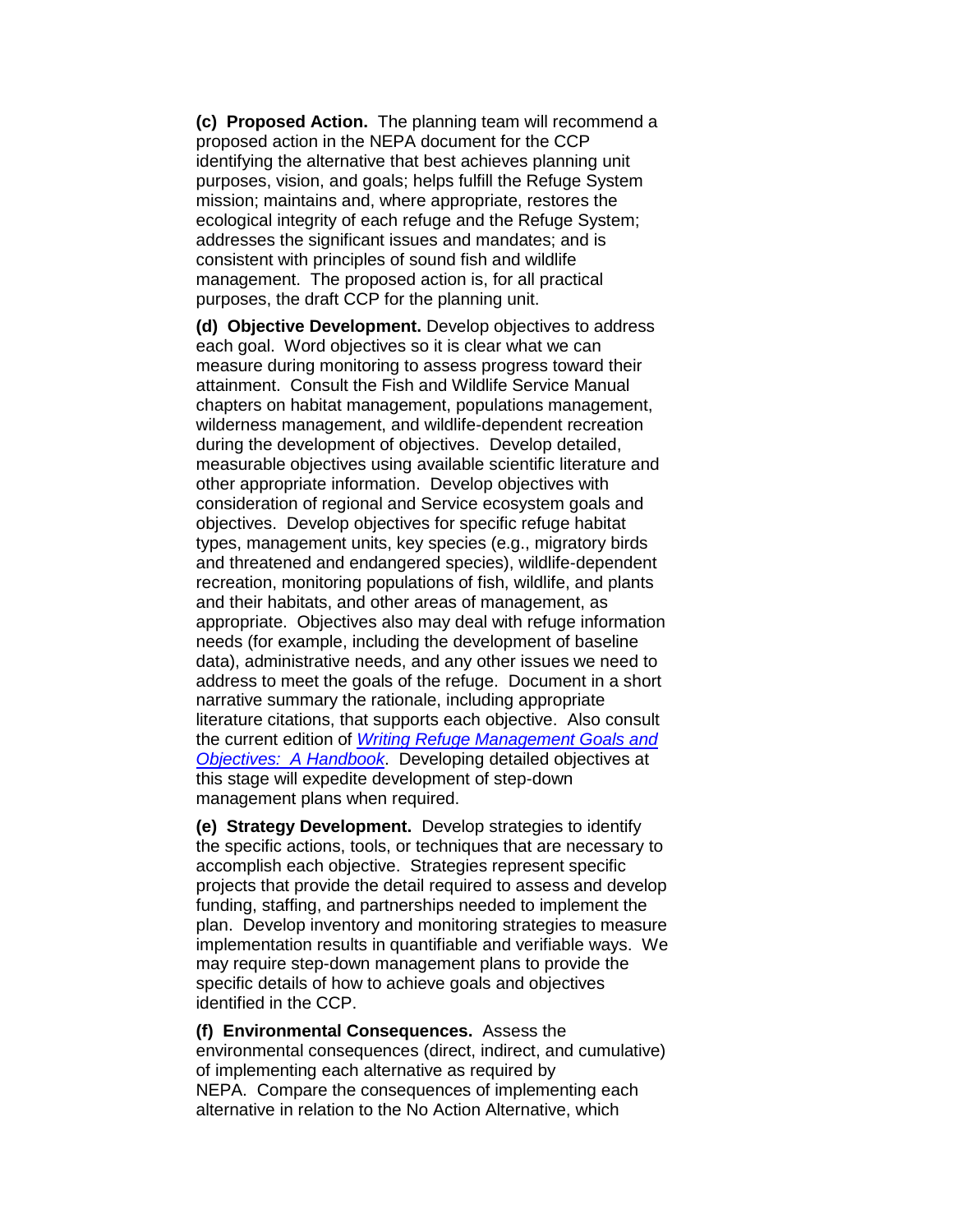serves as a baseline. Describe the adverse and beneficial impacts of implementing each alternative on fish, wildlife, and plants, and their habitats; any threatened or endangered species; cultural resources; the local economy; the ability to provide opportunities for compatible wildlife-dependent recreational uses; conflicts between priority uses and other uses; and other issues identified earlier in the planning process. This analysis must provide the level of detail necessary to assess the compatibility of all proposed uses. Describe each alternative's ability to achieve planning unit purpose(s), vision, and goals; help fulfill the Refuge System mission; ensure that we maintain and, where appropriate, restore the ecological integrity of each refuge and the Refuge System; and address the significant issues and mandates. This assessment also will identify the funding, staffing, and facilities required for implementation of each alternative.

#### **(5) Prepare Draft Plan and NEPA Document**

**(a) Draft CCP and NEPA Document.** Concurrently prepare the draft CCP and appropriate NEPA documentation (EA or EIS). When preparing an EA, consider integrating the draft CCP with the EA. When preparing an EIS with a CCP, integrate the documents. If the decision is to prepare a separate EA, see [Exhibit 4 f](https://www.fws.gov/policy/e4602fw3.html)or a recommended CCP outline. If the documents are separate, the proposed action in the EA must contain all of the major actions of the draft CCP. If the decision is to merge the CCP and EA, see Exhibit [5](https://www.fws.gov/policy/e5602fw3.html) for a recommended outline. During the process of preparing the CCP, refer to **Exhibit 3** to ensure inclusion of all required elements in the plan. Ensure compliance regarding other programs and policies, including: Section 7 of the Endangered Species Act; Sections 401 and 404 of the Clean Water Act; Sections 106 and 110 of the National Historic Preservation Act; Section 14 of the Archaeological Resources Protection Act; Executive Order 13007 - Indian Sacred Sites; Executive Order 11988 - Floodplain Management; Executive Order 11990 - Protection of Wetlands; etc. See [Exhibit 2](https://www.fws.gov/policy/e2602fw3.html) for a list of mandates to consider during the planning process.

**(b) Compatibility Determinations.** Complete new compatibility determinations or reevaluate existing compatibility determinations as part of the CCP process for all individual uses, specific use programs, or groups of related uses associated with the proposed action. Prepared concurrently with the CCP, incorporate the draft compatibility determinations into the draft CCP as an appendix. We require public review and comment for all compatibility determinations. We can achieve this concurrently through public review and comment of the draft CCP and NEPA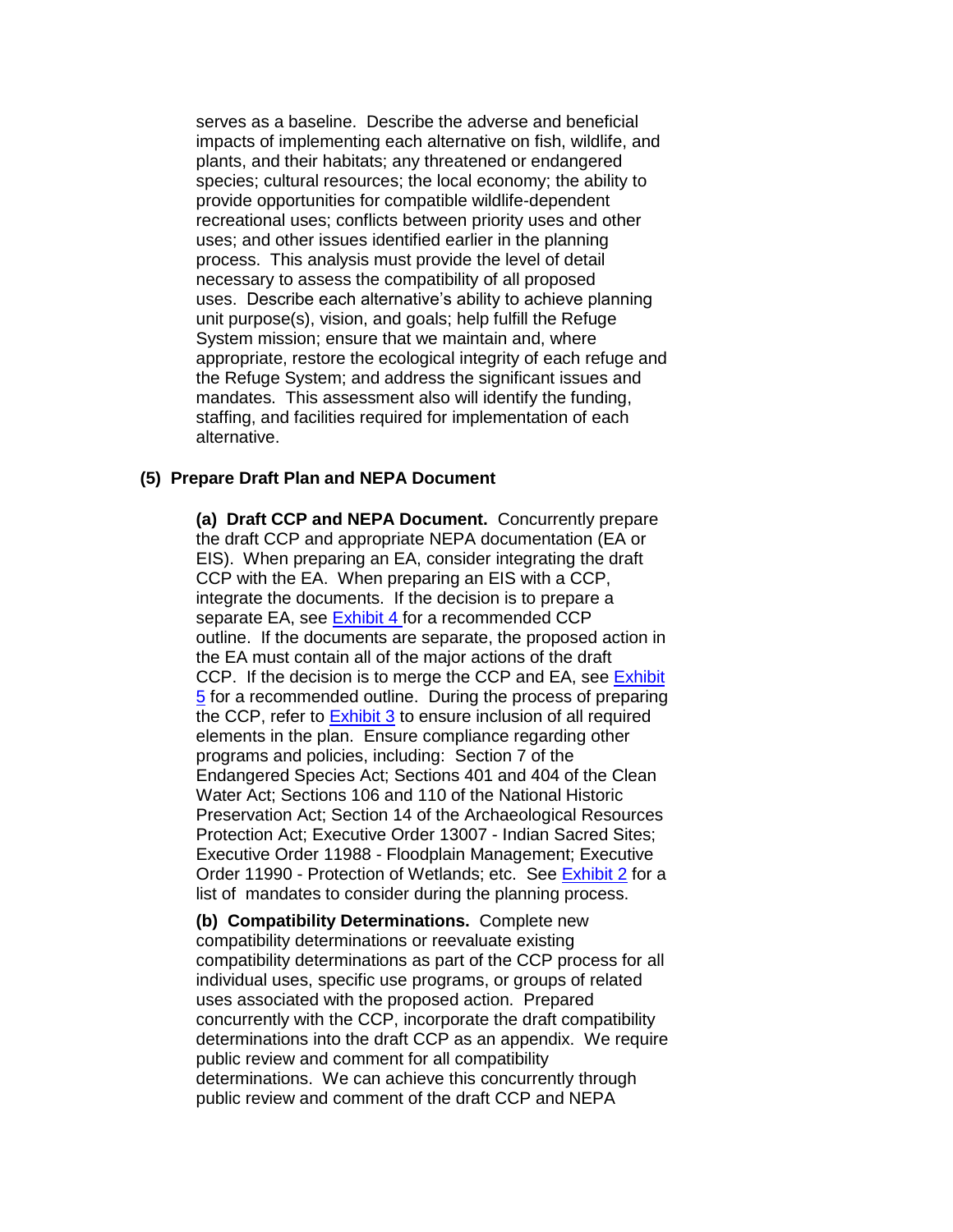document. While other alternatives do not require compatibility determinations, assess the environmental consequences, and, for all practical purposes, compatibility of all uses proposed in those alternatives in the NEPA document.

**(c) Pre-acquisition Compatibility Determinations.** If our proposed action includes expanding the planning unit by acquiring new lands, the draft CCP and NEPA documents also must identify any existing wildlife-dependent recreational public uses deemed compatible that we will allow to continue after acquisition. Incorporate these pre-acquisition compatibility determinations into the draft CCP and NEPA document.

**(d) Internal Review.** Submit the draft CCP and NEPA document for internal review within the Region following established procedures. Include in the review refuge program managers, ecosystem managers, refuge staff and other appropriate Service programs and divisions, as well as other agency partners. Also submit these documents for internal review to the Regional and Headquarters Office Planning Coordinators. Consider all comments received from the internal reviews and make appropriate changes to the draft document. Print the draft CCP and NEPA document and prepare for public review.

**(e) Public Notice, Review, and Comment.** Prepare a Notice of Availability of the draft CCP and NEPA document and publish it in the Federal Register. Notify the affected public of the availability of these documents through other appropriate means, as identified in the Public Involvement/Outreach Plan. Public notices will make clear that we are seeking concurrent review on compatibility determinations. Provide a minimum of 30 days for public review of a draft CCP with an EA and 45 days for a draft CCP with an integrated EIS. Make copies of the draft CCP and NEPA document available to appropriate elected officials; Federal, State, and local agencies; tribal governments; organizations; libraries (including NCTC); resource experts; adjacent landowners; and individuals requesting them. Conduct appropriate public involvement activities as called for in the Public Involvement/Outreach Plan. Document all public comments, both written and oral, received on the draft CCP and NEPA document as part of the planning record.

#### **(6) Prepare and Adopt Final Plan**

**(a) Public Comment, Analysis, and Response.** Review and analyze all written and oral comments received from the public on the draft CCP and NEPA document. Determine which comments are substantive and warrant written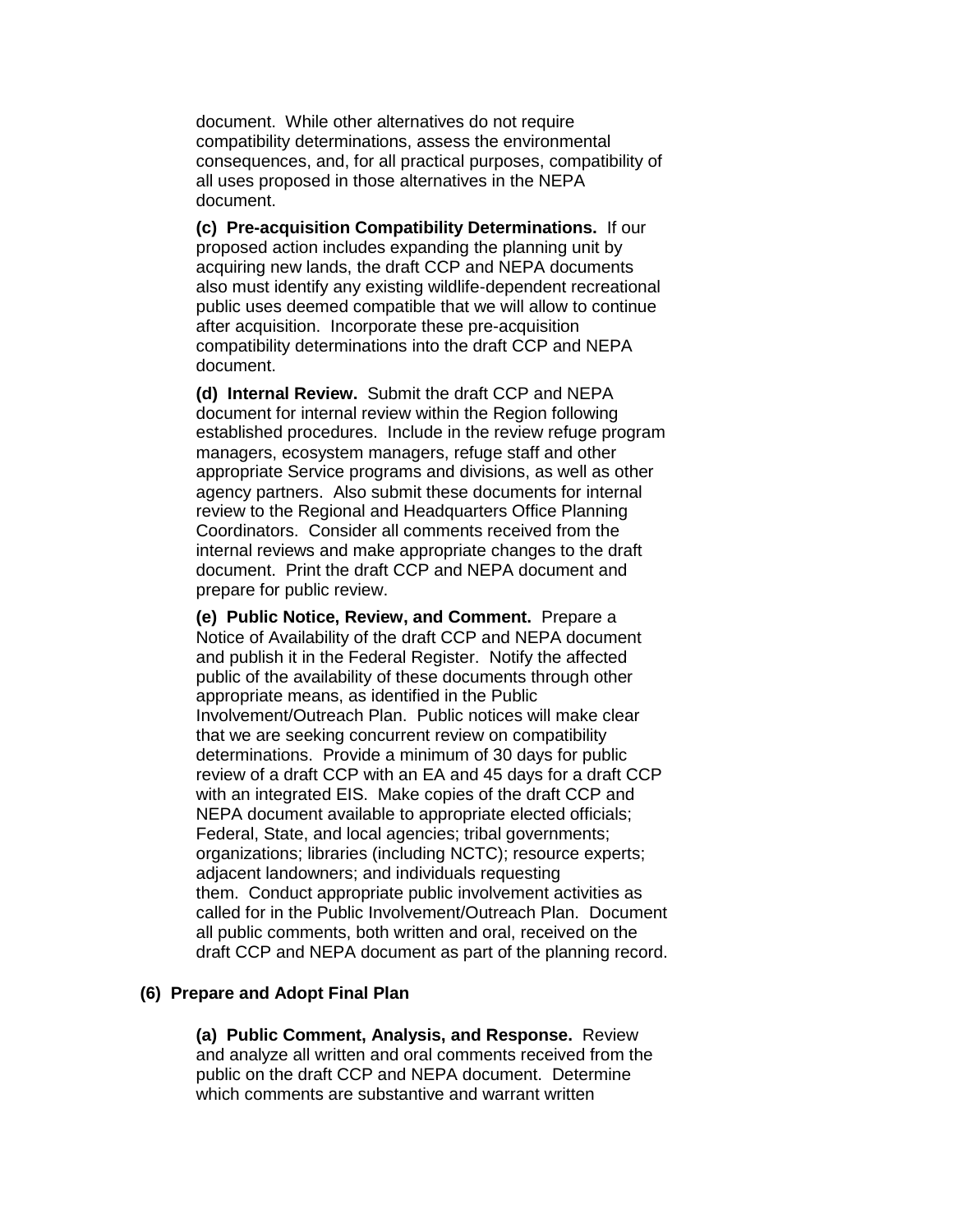response. Modify the document(s) as appropriate. Prepare a summary of the public comments received and a statement of the disposition of concerns expressed in those comments, noting where we have changed the document(s) or why we did not make such changes. Incorporate the summary and statement of disposition into the final document(s) (usually in the NEPA document or a CCP appendix).

**(b) Final CCP and NEPA Document(s).** Identify the preferred alternative and prepare the final CCP and appropriate NEPA documentation. The preferred alternative can be the proposed action, the no action alternative, another alternative, or a combination of actions or alternatives discussed in the draft CCP and NEPA document. Following completion of the final CCP/NEPA document, the product of the CCP process is a stand-alone CCP (the preferred alternative for the planning unit). During the process of preparing the final plan, refer to **Exhibit 3** to ensure inclusion of all required elements.

**(c) Internal Review.** Submit the final document(s) for internal review within the Region according to established procedures. Refer to  $3.4C(5)(d)$  for a list of those to include in the review. Consider all comments received from the internal review and make appropriate changes to the final document(s).

**(d) Decision Document.** The decision document (either a Finding of No Significant Impact [FONSI] or a Record of Decision [ROD]) will certify that we have met agency compliance requirements and that the CCP, when implemented, will achieve the purposes of the refuge and help fulfill the Refuge System mission.

> **(i) CCP with an EA and FONSI**. The refuge manager and planning team leader submit the final CCP and FONSI through line supervision for concurrence and approval by the Regional Director. The Regional Director will sign and date both the FONSI and the final CCP. Following approval, print and distribute the final document(s) and appropriate appendices. Provide the FONSI to all interested and affected parties. Concurrent with the distribution of the FONSI, provide the final, approved, stand-alone CCP or a summary to all interested parties. In some cases we may require a 30-day public review period for the FONSI (see  $550$  FW 3.3B(4)(c)). In these cases, we may not sign or release the final CCP until the end of the 30-day review.

**(ii) CCP with an EIS and ROD.** The refuge manager and planning team leader submit the final EIS/CCP through line supervision for concurrence and approval to release these documents to the public. Provide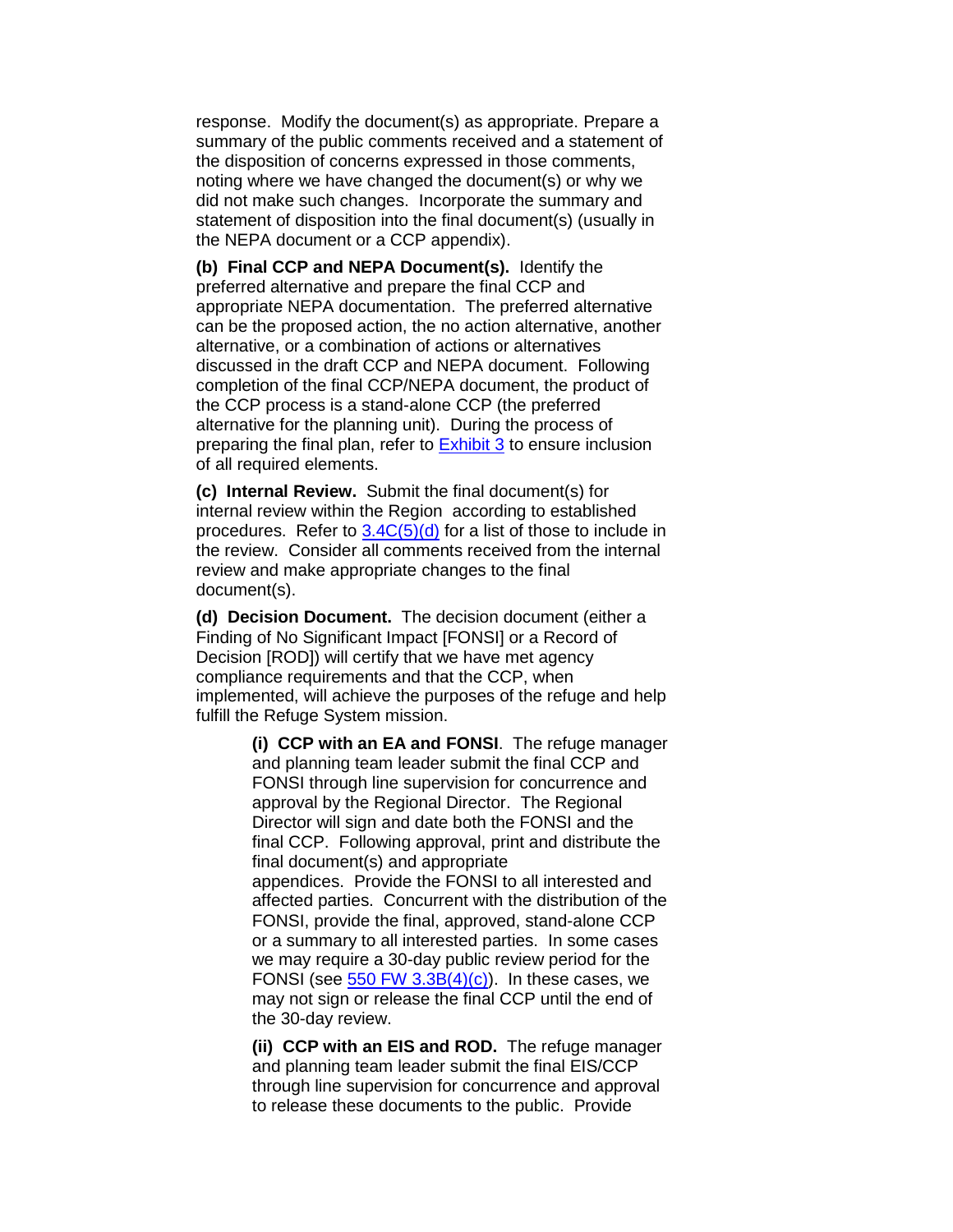these documents to interested and affected parties for at least 30 days prior to issuing a ROD. Following this period, submit the ROD through line supervision for concurrence and approval by the Regional Director. The Regional Director will sign and date both the ROD and the final CCP. Following approval, print the final documents and appropriate appendices. Provide the ROD or notification of its availability to all interested and affected parties. Concurrent with the release of the ROD, provide or make available the final, approved, standalone CCP or a summary to interested parties. Effective with the signing and release of the ROD, implement the CCP.

**(iii) Stand-Alone CCP.** The final product of the CCP process is a stand-alone CCP (the preferred alternative for the planning unit).

**(e) Public Notice.** Prepare a Notice of Availability of the final approved CCP and NEPA document(s) and publish it in the Federal Register. Notify the affected public of the availability of the final document(s) through other appropriate means, as identified in the Public Involvement/Outreach Plan. Send copies of all final documents to the Regional and Headquarters Office Planning Coordinators. Make copies of the final approved CCP and NEPA document(s) available to appropriate elected officials; Federal, State, and local agencies; tribal governments; organizations; libraries (including NCTC); adjacent landowners; and individuals requesting them.

**(7) Implement Plan, Monitor, and Evaluate.** Following approval of the CCP and public notification of the decision, begin implementing the strategies identified in the CCP. Allocate funding and staff time to the priority strategies as defined in the CCP. Initiate the monitoring and evaluation process identified in the CCP to determine if we are making progress in achieving the planning unit purpose(s), vision, and goals. Monitoring should address habitat or population objectives, and the effects of management activities. See [701 FW](https://www.fws.gov/policy/701fw2.html)  [2.](https://www.fws.gov/policy/701fw2.html) Describe the sampling design sufficiently so it may be replicated. Through adaptive management, evaluation of monitoring and research results may indicate the need to modify refuge objectives or strategies.

#### **(8) Review and Revise Plan**

**(a) Plan Review.** Review the CCP at least annually to decide if it requires any revisions. Modify the plan and associated management activities whenever this review or other monitoring and evaluation determine that we need